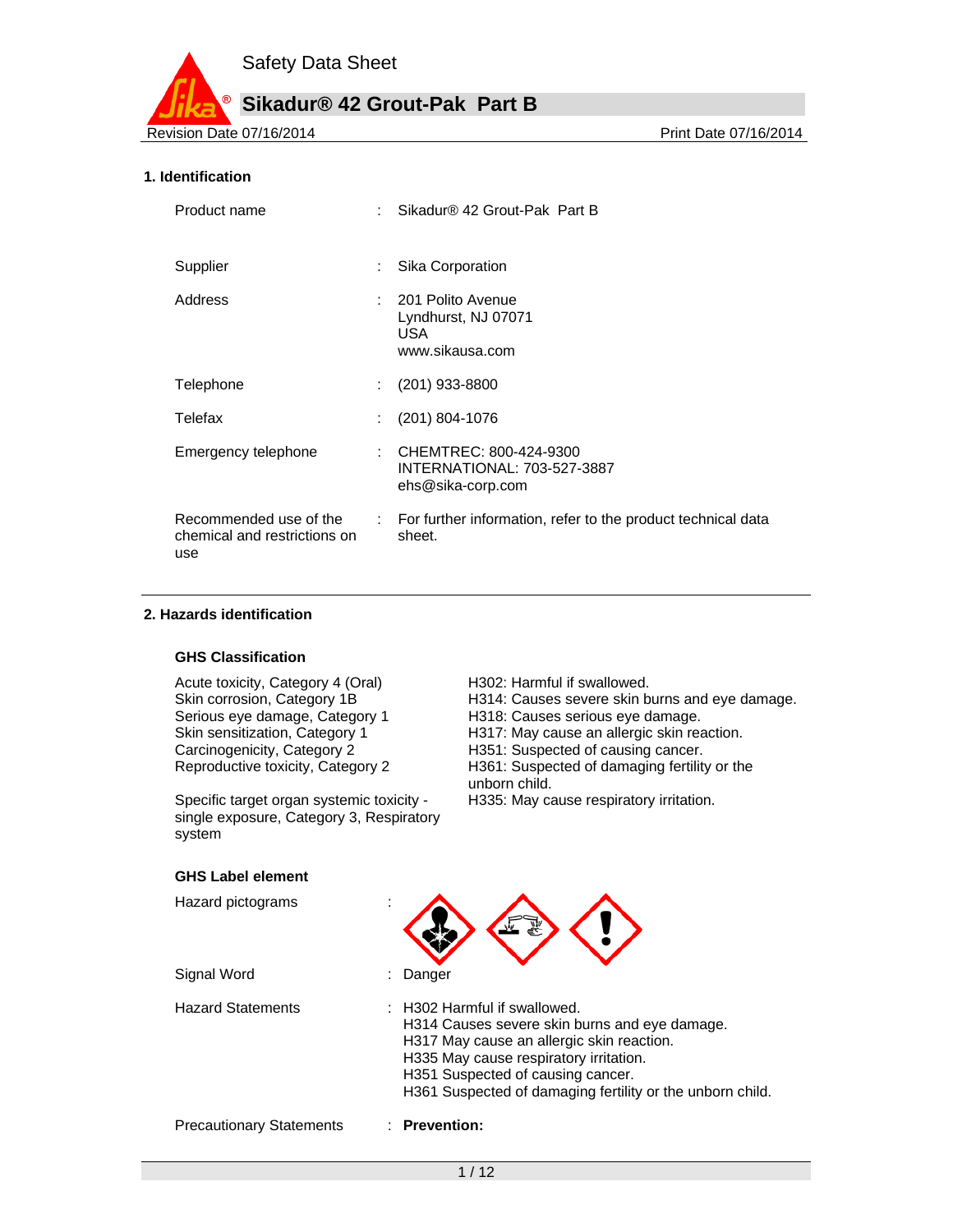

**Sikadur® 42 Grout-Pak Part B**

|         | P201 Obtain special instructions before use.<br>P202 Do not handle until all safety precautions have been read<br>and understood.<br>P260 Do not breathe dust or mist.<br>P270 Do not eat, drink or smoke when using this product.<br>P271 Use only outdoors or in a well-ventilated area.<br>P272 Contaminated work clothing should not be allowed out of<br>the workplace.<br>P280 Wear protective gloves/ protective clothing/ eye<br>protection/ face protection.<br>P281 Use personal protective equipment as required.<br><b>Response:</b><br>P301 + P312 IF SWALLOWED: Call a POISON CENTER or<br>doctor/ physician if you feel unwell.<br>P301 + P330 + P331 IF SWALLOWED: Rinse mouth. Do NOT<br>induce vomiting.<br>P303 + P361 + P353 IF ON SKIN (or hair): Remove/ Take off<br>immediately all contaminated clothing. Rinse skin with water/<br>shower.<br>P304 + P340 IF INHALED: Remove victim to fresh air and keep<br>at rest in a position comfortable for breathing.<br>P305 + P351 + P338 IF IN EYES: Rinse cautiously with water<br>for several minutes. Remove contact lenses, if present and<br>easy to do. Continue rinsing.<br>P308 + P313 IF exposed or concerned: Get medical advice/<br>attention.<br>P310 Immediately call a POISON CENTER or doctor/<br>physician.<br>P333 + P313 If skin irritation or rash occurs: Get medical<br>advice/ attention.<br>P363 Wash contaminated clothing before reuse.<br>Storage:<br>P403 + P233 Store in a well-ventilated place. Keep container<br>tightly closed.<br>P405 Store locked up.<br>Disposal:<br>P501 Dispose of contents/ container to an approved waste<br>disposal plant. |
|---------|----------------------------------------------------------------------------------------------------------------------------------------------------------------------------------------------------------------------------------------------------------------------------------------------------------------------------------------------------------------------------------------------------------------------------------------------------------------------------------------------------------------------------------------------------------------------------------------------------------------------------------------------------------------------------------------------------------------------------------------------------------------------------------------------------------------------------------------------------------------------------------------------------------------------------------------------------------------------------------------------------------------------------------------------------------------------------------------------------------------------------------------------------------------------------------------------------------------------------------------------------------------------------------------------------------------------------------------------------------------------------------------------------------------------------------------------------------------------------------------------------------------------------------------------------------------------------------------------------------------------------------------------------------|
| Warning | Reports have associated repeated and prolonged exposure to<br>some of the chemicals in this product with permanent<br>brain, liver, kidney and nervous system damage. Intentional<br>misuse by deliberate concentration and inhalation of vapors<br>may be harmful or fatal.                                                                                                                                                                                                                                                                                                                                                                                                                                                                                                                                                                                                                                                                                                                                                                                                                                                                                                                                                                                                                                                                                                                                                                                                                                                                                                                                                                             |

See Section 11 for more detailed information on health effects and symptoms.

# **3. Composition/information on ingredients**

## **Hazardous ingredients**

| ⊦Chemical Name                | I CAS-No.  | Concentration (%)           |
|-------------------------------|------------|-----------------------------|
| 3.6-dioxaoctamethylenediamine | l 929-59-9 | $\rightarrow$ = 25 - < 50 % |
| Phenol, 4-nonyl, branched     | 84852-15-3 | $\vert$ >= 10 - < 20 %      |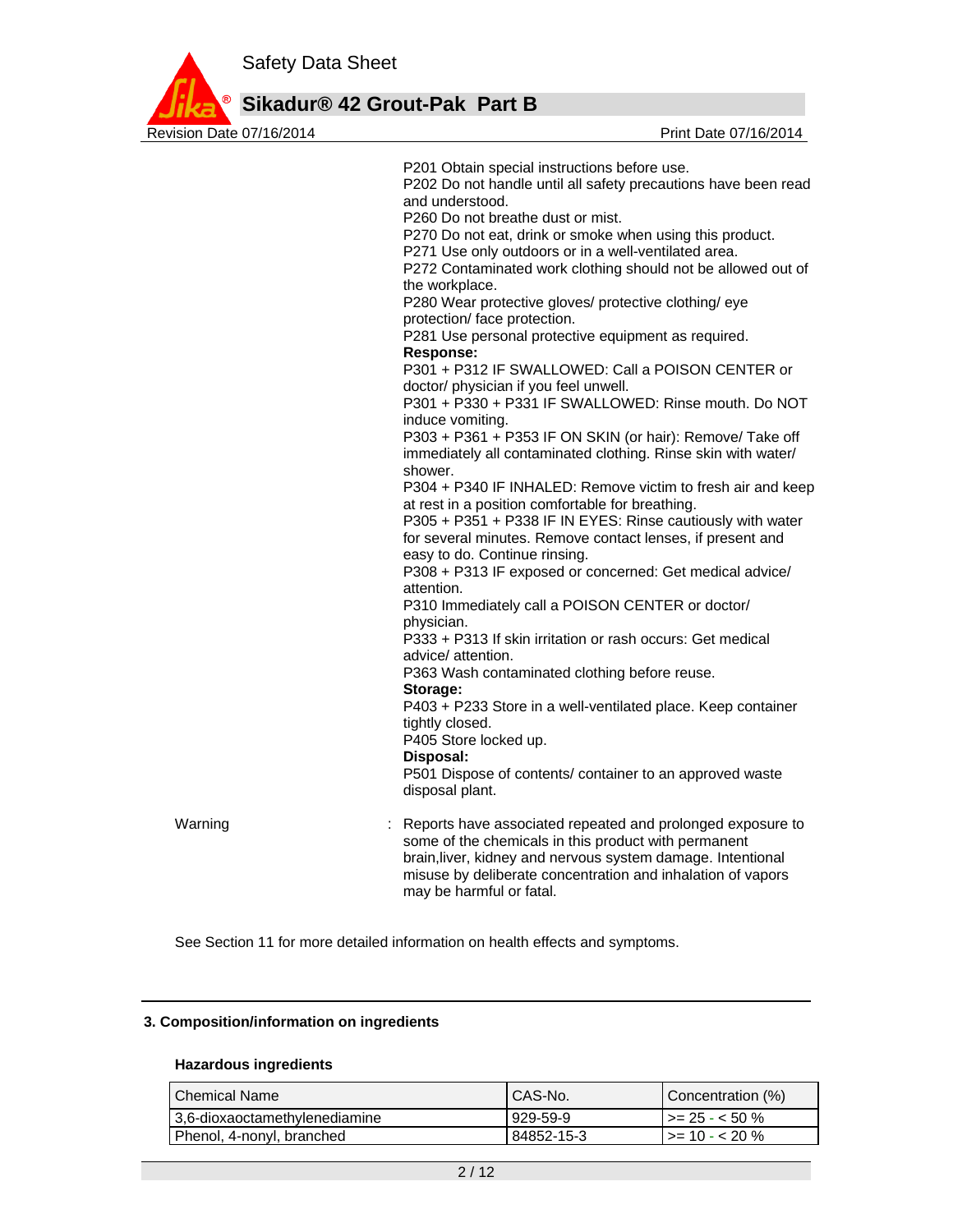

Revision Date 07/16/2014 **Revision Date 07/16/2014** 

| Polyoxypropylenediamine                  | 9046-10-0      | $>= 10 - 20 \%$  |
|------------------------------------------|----------------|------------------|
| Benzyl alcohol                           | $100 - 51 - 6$ | $>= 5 - < 10 \%$ |
| Isophoronediamine                        | 2855-13-2      | $>= 5 - < 10 \%$ |
| solvent naphtha (petroleum), heavy arom. | 64742-94-5     | $>= 5 - < 10 \%$ |
| 2,4,6-tris(dimethylaminomethyl)phenol    | $90 - 72 - 2$  | $>= 5 - < 10 \%$ |
| 1-methylnaphthalene                      | $90-12-0$      | $>= 1 - 2%$      |
| Naphthalene, pure                        | $91 - 20 - 3$  | $>= 1 - 2%$      |

There are no additional ingredients present which, within the current knowledge of the supplier and in the concentrations applicable, are classified as hazardous to health or the environment and hence require reporting in this section.

|  |  |  |  | 4. First aid measures |
|--|--|--|--|-----------------------|
|--|--|--|--|-----------------------|

| If inhaled                                                        |   | Move to fresh air.<br>Consult a physician after significant exposure.                                                                                                                                                                                                                                                   |
|-------------------------------------------------------------------|---|-------------------------------------------------------------------------------------------------------------------------------------------------------------------------------------------------------------------------------------------------------------------------------------------------------------------------|
| In case of skin contact                                           | ÷ | Take off contaminated clothing and shoes immediately.<br>Wash off with soap and plenty of water.<br>Immediate medical treatment is necessary as untreated<br>wounds from corrosion of the skin heal slowly and with<br>difficulty.                                                                                      |
| In case of eye contact                                            |   | : Small amounts splashed into eyes can cause irreversible<br>tissue damage and blindness.<br>In the case of contact with eyes, rinse immediately with plenty<br>of water and seek medical advice.<br>Continue rinsing eyes during transport to hospital.<br>Remove contact lenses.<br>Keep eye wide open while rinsing. |
| If swallowed                                                      |   | : Clean mouth with water and drink afterwards plenty of water.<br>Do NOT induce vomiting.<br>Do not give milk or alcoholic beverages.<br>Never give anything by mouth to an unconscious person.<br>Take victim immediately to hospital.                                                                                 |
| Most important symptoms<br>and effects, both acute and<br>delayed | ÷ | Health injuries may be delayed.<br>corrosive effects<br>irritant effects<br>sensitizing effects                                                                                                                                                                                                                         |
|                                                                   |   | Gastrointestinal discomfort<br>Cough<br>Respiratory disorder<br>Allergic reactions<br><b>Dermatitis</b><br>See Section 11 for more detailed information on health effects<br>and symptoms.                                                                                                                              |
| Protection of first-aiders                                        |   | : Move out of dangerous area.<br>Consult a physician.<br>Show this material safety data sheet to the doctor in<br>attendance.                                                                                                                                                                                           |
| Notes to physician                                                |   | : Treat symptomatically.                                                                                                                                                                                                                                                                                                |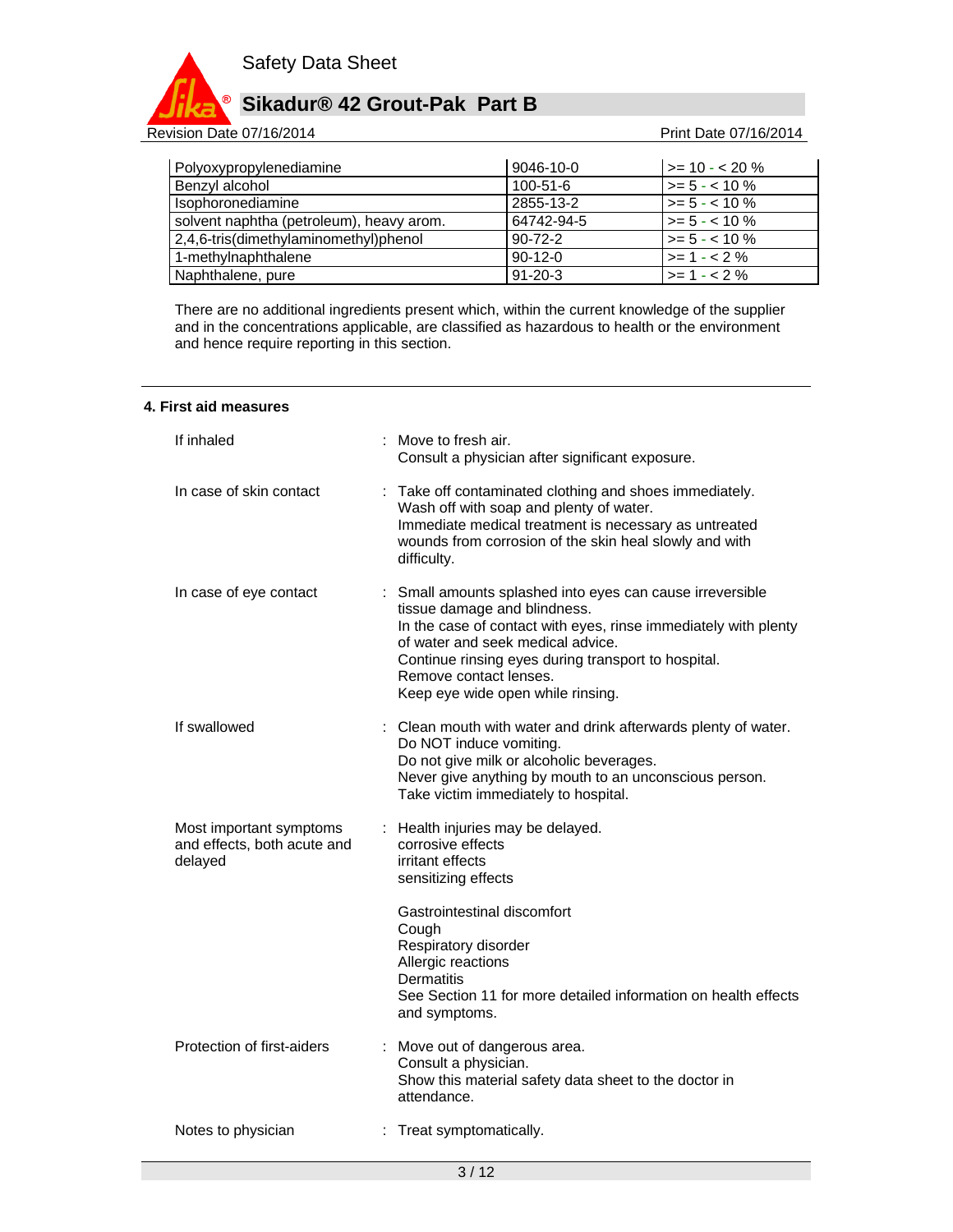

# **5. Fire-fighting measures**

| Suitable extinguishing media                      | : Use extinguishing measures that are appropriate to local<br>circumstances and the surrounding environment.                                                                                                                    |
|---------------------------------------------------|---------------------------------------------------------------------------------------------------------------------------------------------------------------------------------------------------------------------------------|
| Specific extinguishing<br>methods                 | : Collect contaminated fire extinguishing water separately. This<br>must not be discharged into drains.<br>Fire residues and contaminated fire extinguishing water must<br>be disposed of in accordance with local regulations. |
| Special protective equipment<br>for fire-fighters | : In the event of fire, wear self-contained breathing apparatus.                                                                                                                                                                |

# **6. Accidental release measures**

| Personal precautions,<br>protective equipment and<br>emergency procedures | : Use personal protective equipment.<br>Deny access to unprotected persons.                                                                                                                                                                     |  |
|---------------------------------------------------------------------------|-------------------------------------------------------------------------------------------------------------------------------------------------------------------------------------------------------------------------------------------------|--|
| Environmental precautions                                                 | : Do not flush into surface water or sanitary sewer system.<br>If the product contaminates rivers and lakes or drains inform<br>respective authorities.<br>Local authorities should be advised if significant spillages<br>cannot be contained. |  |
| Methods and materials for<br>containment and cleaning up                  | : Soak up with inert absorbent material (e.g. sand, silica gel,<br>acid binder, universal binder, sawdust).<br>Keep in suitable, closed containers for disposal.                                                                                |  |

# **7. Handling and storage**

| Advice on safe handling     | : Avoid exceeding the given occupational exposure limits (see<br>section 8).<br>Do not get in eyes, on skin, or on clothing.<br>For personal protection see section 8.<br>Persons with a history of skin sensitization problems or<br>asthma, allergies, chronic or recurrent respiratory disease<br>should not be employed in any process in which this mixture is<br>being used.<br>Smoking, eating and drinking should be prohibited in the<br>application area.<br>Follow standard hygiene measures when handling chemical<br>products. |
|-----------------------------|---------------------------------------------------------------------------------------------------------------------------------------------------------------------------------------------------------------------------------------------------------------------------------------------------------------------------------------------------------------------------------------------------------------------------------------------------------------------------------------------------------------------------------------------|
| Conditions for safe storage | : Store in original container.<br>Keep in a well-ventilated place.<br>Containers which are opened must be carefully resealed and<br>kept upright to prevent leakage.<br>Observe label precautions.<br>Store in accordance with local regulations.                                                                                                                                                                                                                                                                                           |
| Materials to avoid          | : no data available                                                                                                                                                                                                                                                                                                                                                                                                                                                                                                                         |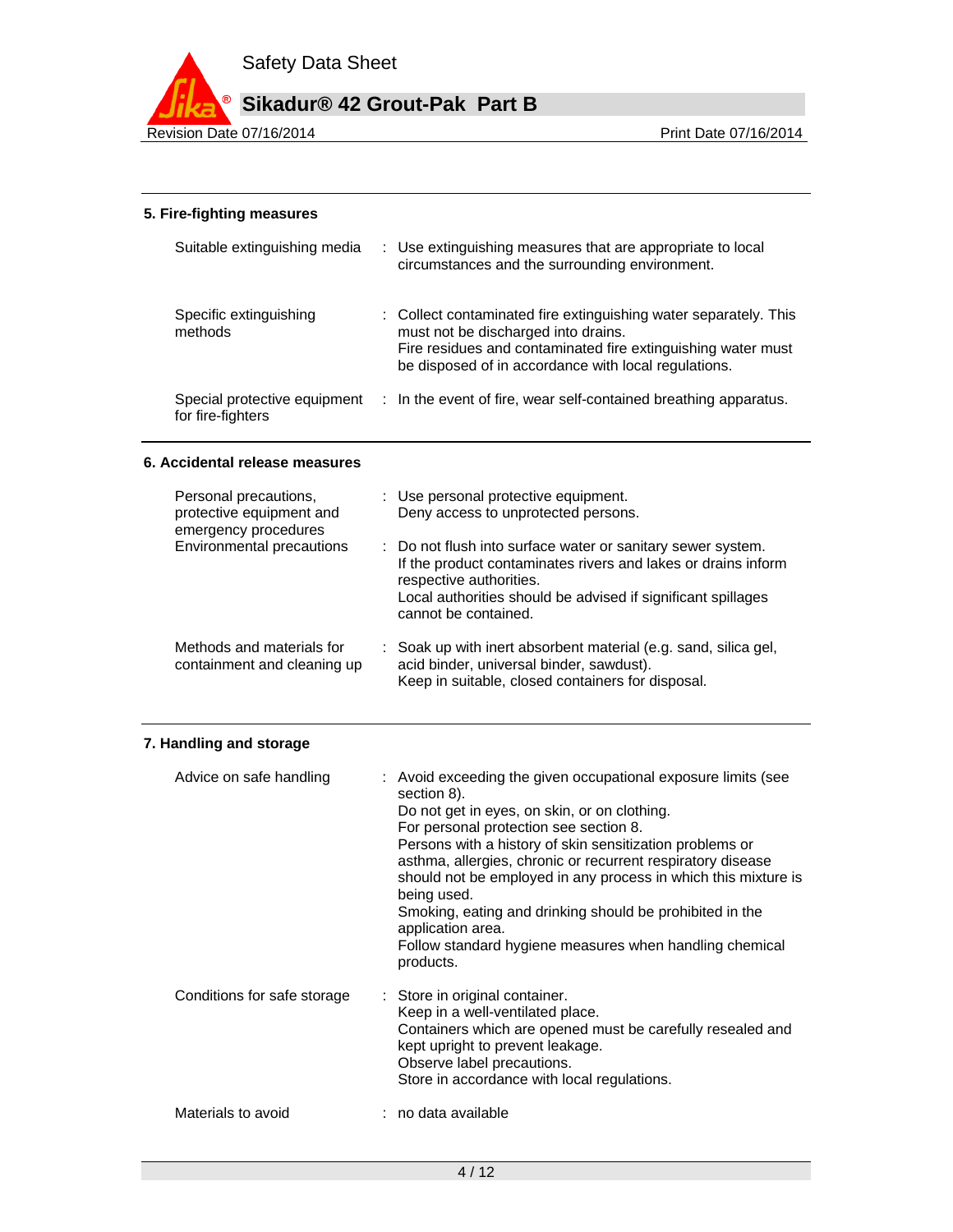

# **8. Exposure controls/personal protection**

| Component         | CAS-No.       | Basis **     | Value       | <b>Exposure limit(s)*/</b><br>Form of exposure |
|-------------------|---------------|--------------|-------------|------------------------------------------------|
| Naphthalene, pure | $91 - 20 - 3$ | <b>ACGIH</b> | <b>TWA</b>  | 10 ppm                                         |
|                   |               | <b>ACGIH</b> | <b>STEL</b> | 15 ppm                                         |
|                   |               | OSHA Z-1     | <b>TWA</b>  | 10 ppm<br>50 mg/m3                             |
|                   |               | OSHA P0      | <b>TWA</b>  | 10 ppm<br>50 mg/m3                             |
|                   |               | OSHA P0      | <b>STEL</b> | 15 ppm<br>75 mg/m3                             |

\*The above mentioned values are in accordance with the legislation in effect at the date of the release of this safety data sheet.

# \*\***Basis**

ACGIH. Threshold Limit Values (TLV) OSHA P0. Table Z-1, Limit for Air Contaminat (1989 Vacated Values) OSHA P1. Permissible Exposure Limits (PEL), Table Z-1, Limit for Air Contaminant OSHA P2. Permissible Exposure Limits (PEL), Table Z-2 OSHA Z3. Table Z-3, Mineral Dust

| <b>Engineering measures</b> | : Use of adequate ventilation should be sufficient to control<br>worker exposure to airborne contaminants. If the use of this<br>product generates dust, fumes, gas, vapor or mist, use<br>process enclosures, local exhaust ventilation or other |
|-----------------------------|---------------------------------------------------------------------------------------------------------------------------------------------------------------------------------------------------------------------------------------------------|
|                             | engineering controls to keep worker exposure below any<br>recommended or statutory limits.                                                                                                                                                        |

## **Personal protective equipment**

| respirator complying with an approved standard if a risk<br>assessment indicates this is necessary.                                                                                                                                                                                |
|------------------------------------------------------------------------------------------------------------------------------------------------------------------------------------------------------------------------------------------------------------------------------------|
| The filter class for the respirator must be suitable for the<br>maximum expected contaminant concentration<br>(gas/vapor/aerosol/particulates) that may arise when handling<br>the product. If this concentration is exceeded, self-contained<br>breathing apparatus must be used. |
| : Chemical-resistant, impervious gloves complying with an<br>approved standard should be worn at all times when handling<br>chemical products if a risk assessment indicates this is<br>necessary.                                                                                 |
|                                                                                                                                                                                                                                                                                    |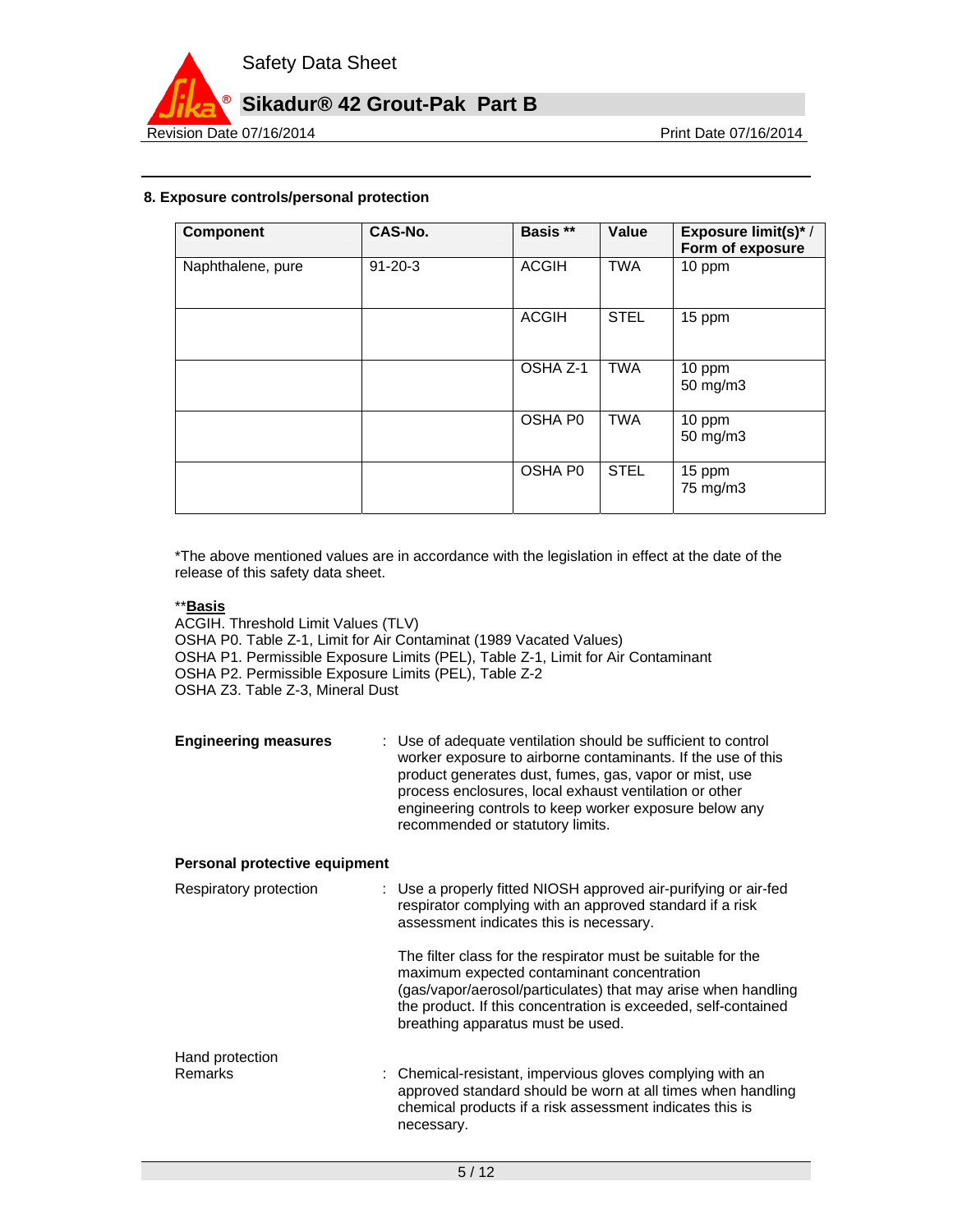

| Revision Date 07/16/2014 |  |
|--------------------------|--|

Print Date 07/16/2014

| Eye protection           | : Safety eyewear complying with an approved standard should<br>be used when a risk assessment indicates this is necessary.                                                                                                                            |
|--------------------------|-------------------------------------------------------------------------------------------------------------------------------------------------------------------------------------------------------------------------------------------------------|
| Skin and body protection | : Choose body protection in relation to its type, to the<br>concentration and amount of dangerous substances, and to<br>the specific work-place.                                                                                                      |
| Hygiene measures         | : Avoid contact with skin, eyes and clothing.<br>Wash hands before breaks and immediately after handling the<br>product.<br>Remove contaminated clothing and protective equipment<br>before entering eating areas.<br>Wash thoroughly after handling. |

# **9. Physical and chemical properties**

| Appearance                                 | ÷              | liquid                           |
|--------------------------------------------|----------------|----------------------------------|
| Color                                      | :              | yellow                           |
| Odor                                       | İ.             | amine-like                       |
| Odor Threshold                             | ÷              | no data available                |
| Flash point                                | t              | > 212 °F (> 100 °C)              |
| Ignition temperature                       | $\ddot{\cdot}$ | not applicable                   |
| Decomposition temperature                  | ÷              | no data available                |
| Lower explosion limit (Vol%)               | t.             | no data available                |
| Upper explosion limit (Vol%)               | ÷              | no data available                |
| Flammability (solid, gas)                  | ÷              | no data available                |
| Oxidizing properties                       | ÷              | no data available                |
| Autoignition temperature                   | ÷              | no data available                |
| рH                                         | İ.             | no data available                |
| Melting point/range /<br>Freezing point    | ÷              | no data available                |
| Boiling point/boiling range                | t              | no data available                |
| Vapor pressure                             | ÷              | no data available                |
| Density                                    | ÷              | $0.99$ g/cm3<br>at 73 °F (23 °C) |
| Water solubility                           | t              | Note: soluble                    |
| Partition coefficient: n-<br>octanol/water | t              | no data available                |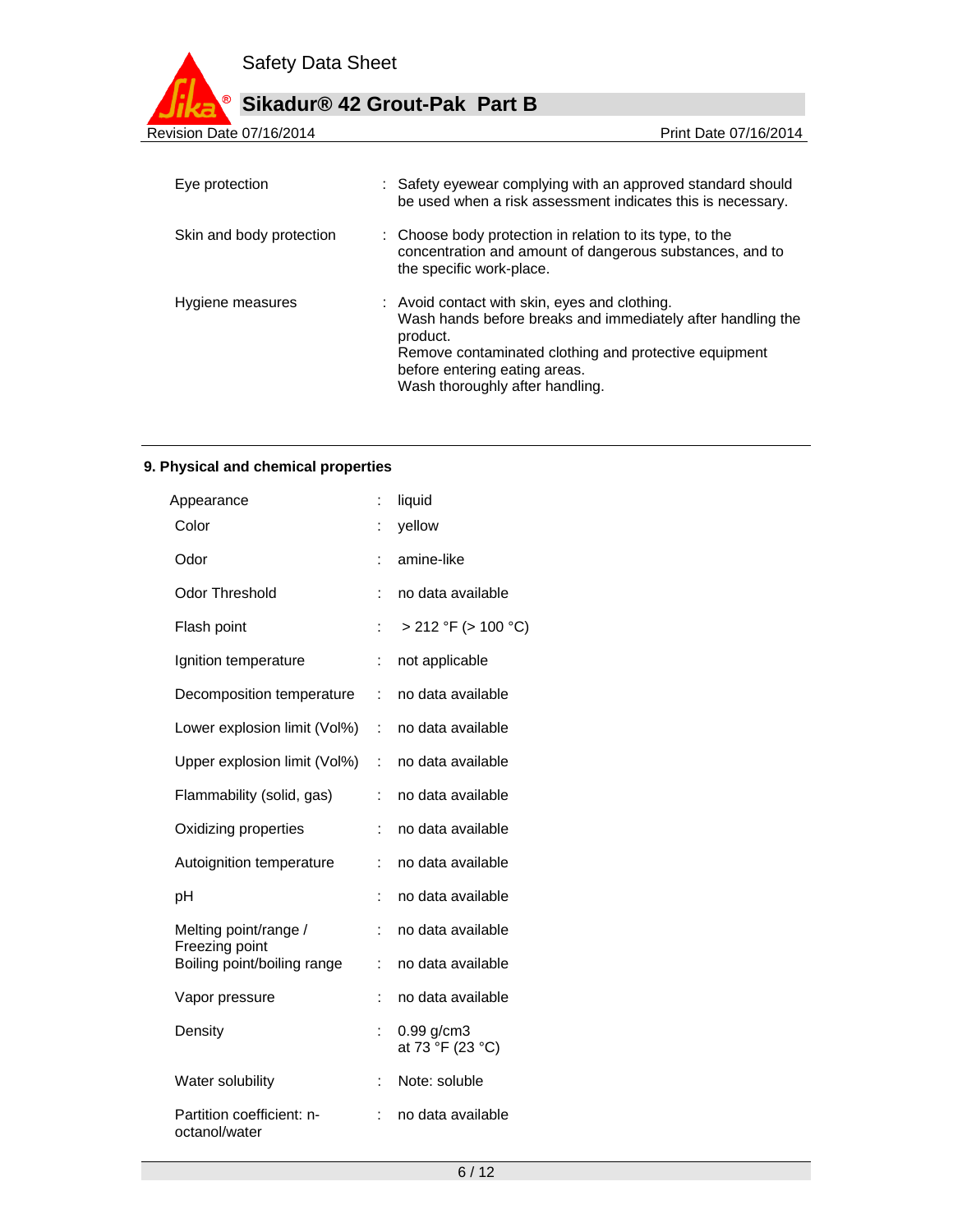

Revision Date 07/16/2014 **Revision Date 07/16/2014** 

|                            | : no data available                       |
|----------------------------|-------------------------------------------|
|                            | $20.5 \text{ mm2/s}$<br>at 104 °F (40 °C) |
|                            | : no data available                       |
|                            | : no data available                       |
|                            | no data available                         |
| Volatile organic compounds | $: 30$ g/l<br>A+B+C Combined              |
|                            |                                           |

# **10. Stability and reactivity**

| Reactivity                            | : No dangerous reaction known under conditions of normal use. |
|---------------------------------------|---------------------------------------------------------------|
| Chemical stability                    | : The product is chemically stable.                           |
| Possibility of hazardous<br>reactions | : Stable under recommended storage conditions.                |
| Conditions to avoid                   | : no data available                                           |
| Incompatible materials                | : no data available                                           |

# **11. Toxicological information**

## **Acute toxicity**

| <b>Product</b>                                      |                                                                            |
|-----------------------------------------------------|----------------------------------------------------------------------------|
| Acute oral toxicity                                 | : Harmful if swallowed.                                                    |
| Acute inhalation toxicity                           | ∶no data available                                                         |
| Acute dermal toxicity                               | : no data available                                                        |
| Ingredients:                                        |                                                                            |
| Phenol, 4-nonyl, branched:<br>Acute dermal toxicity | : LD50 Dermal rabbit: 3,160 mg/kg                                          |
| <b>Benzyl alcohol:</b><br>Acute oral toxicity       | : LD50 Oral rat: 1,230 mg/kg                                               |
| Acute inhalation toxicity                           | : LC50 rat: 4.178 mg/l<br>Exposure time: 4 h<br>Test atmosphere: dust/mist |

## **Isophoronediamine :**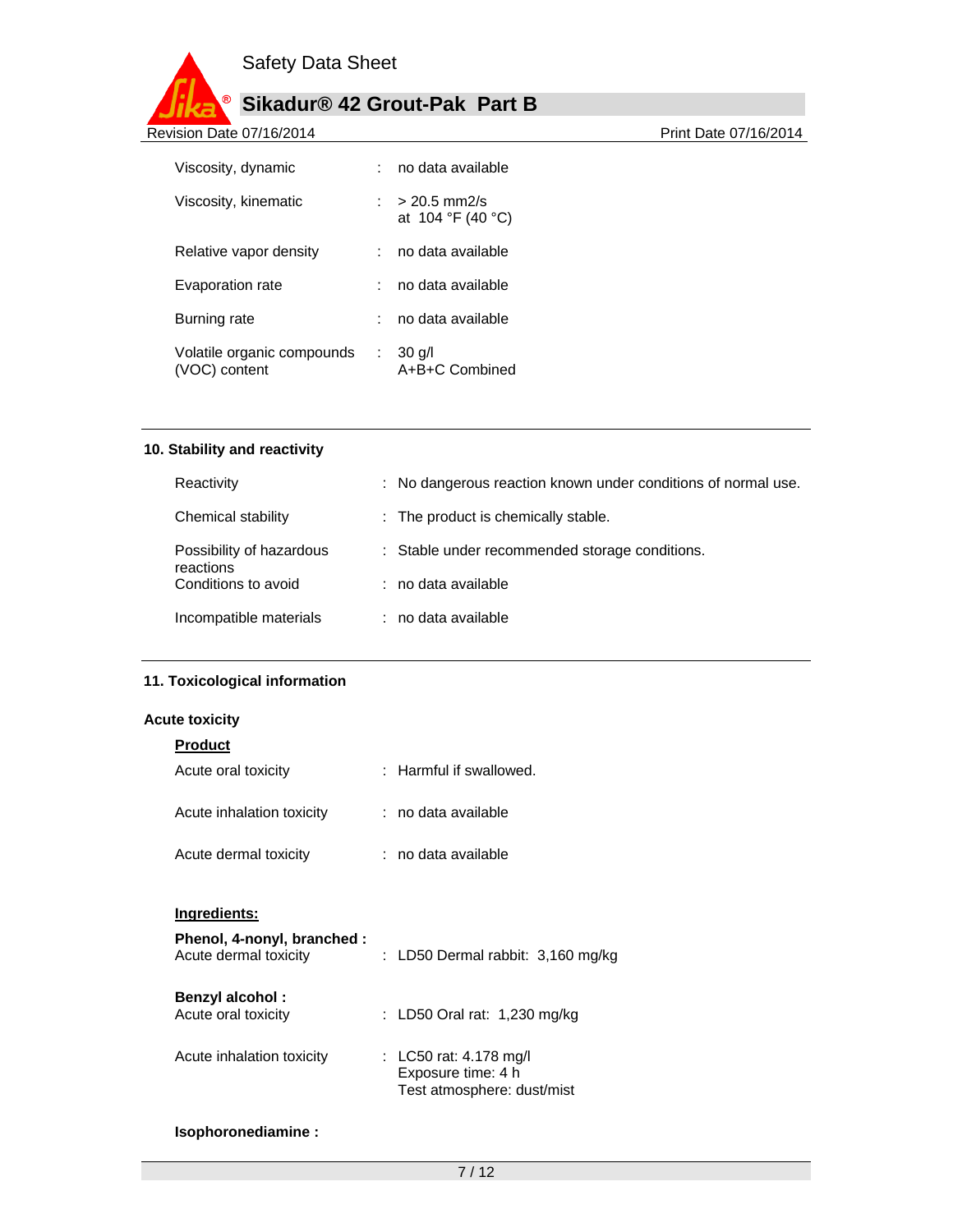

Acute oral toxicity : LD50 Oral rat: 1,030 mg/kg

## **Skin corrosion/irritation**

## **Product**

Causes severe skin burns and eye damage.

## **Serious eye damage/eye irritation**

#### **Product**

no data available

#### **Respiratory or skin sensitization**

**Product** 

May cause an allergic skin reaction.

#### **Germ cell mutagenicity**

#### **Product**

Mutagenicity : no data available

## **Carcinogenicity**

| auc<br>m<br>п |  |
|---------------|--|
|               |  |

| Carcinogenicity                          | : Suspected of causing cancer.                  |               |
|------------------------------------------|-------------------------------------------------|---------------|
| <b>IARC</b>                              | Group 2B: Possibly carcinogenic to humans       |               |
|                                          | Naphthalene, pure                               | $91 - 20 - 3$ |
| <b>NTP</b>                               | Reasonably anticipated to be a human carcinogen |               |
|                                          | Naphthalene, pure                               | $91 - 20 - 3$ |
| oductive Toxicitv/Fertilitv <sup>.</sup> |                                                 |               |

# **Repr**

## **Product**

Reproductive toxicity : Suspected of damaging fertility or the unborn child.

## **Reproductive Toxicity/Development/Teratogenicity**

#### **Product**

Teratogenicity **interest in the Contract Contract Contract Contract Contract Contract Contract Contract Contract Contract Contract Contract Contract Contract Contract Contract Contract Contract Contract Contract Contract C** 

#### **STOT-single exposure**

#### **Product**

Assessment: May cause respiratory irritation.

#### **STOT-repeated exposure**

Reports have associated repeated and prolonged exposure to some of the chemicals in this product with permanent brain,liver, kidney and nervous system damage. Intentional misuse by deliberate concentration and inhalation of vapors may be harmful or fatal.

Once sensitized, a severe allergic reaction may occur when subsequently exposed to very low levels.

# **Product**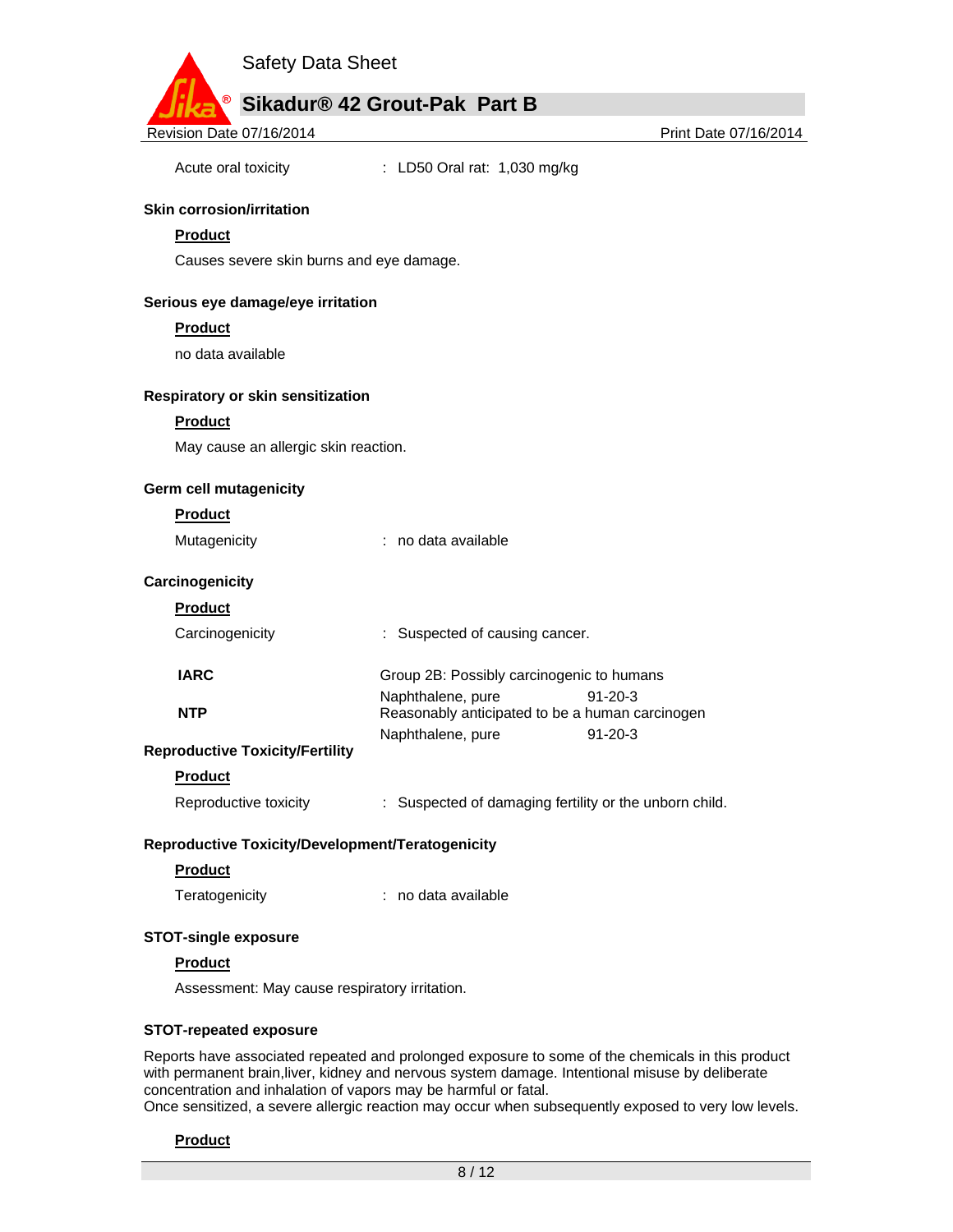

Revision Date 07/16/2014 **Revision Date 07/16/2014** 

Assessment: no data available

## **Aspiration toxicity**

# **Product**

no data available

# **12. Ecological information**

| Other information | Do not empty into drains; dispose of this material and its<br>container in a safe way.                 |
|-------------------|--------------------------------------------------------------------------------------------------------|
|                   | Avoid dispersal of spilled material and runoff and contact<br>with soil, waterways, drains and sewers. |
|                   | Toxic to aquatic organisms, may cause long-term adverse<br>effects in the aquatic environment.         |
|                   | May be harmful to the environment if released in large<br>quantities.                                  |
|                   | Water polluting material.                                                                              |

## **13. Disposal considerations**

**Disposal methods** 

| Waste from residues    | : Disposal of this product, solutions and any by-products should<br>at all times comply with the requirements of environmental<br>protection and waste disposal legislation and any regional<br>local authority requirements. |
|------------------------|-------------------------------------------------------------------------------------------------------------------------------------------------------------------------------------------------------------------------------|
| Contaminated packaging | : Empty containers should be taken to an approved waste<br>handling site for recycling or disposal.                                                                                                                           |

## **14. Transport information**

| DOT<br>UN number<br>Description of the goods<br>Class<br>Packing group<br>Labels<br><b>Emergency Response</b><br>Guidebook Number | 3267<br>Corrosive liquid, basic, organic, n.o.s.<br>(Cycloaliphatic amine, Phenol, 4-nonyl, branched)<br>8<br>Ш<br>8<br>153 |
|-----------------------------------------------------------------------------------------------------------------------------------|-----------------------------------------------------------------------------------------------------------------------------|
| IATA<br>UN number<br>Description of the goods                                                                                     | 3267<br>Corrosive liquid, basic, organic, n.o.s.                                                                            |

(Cycloaliphatic amine, Phenol, 4-nonyl, branched)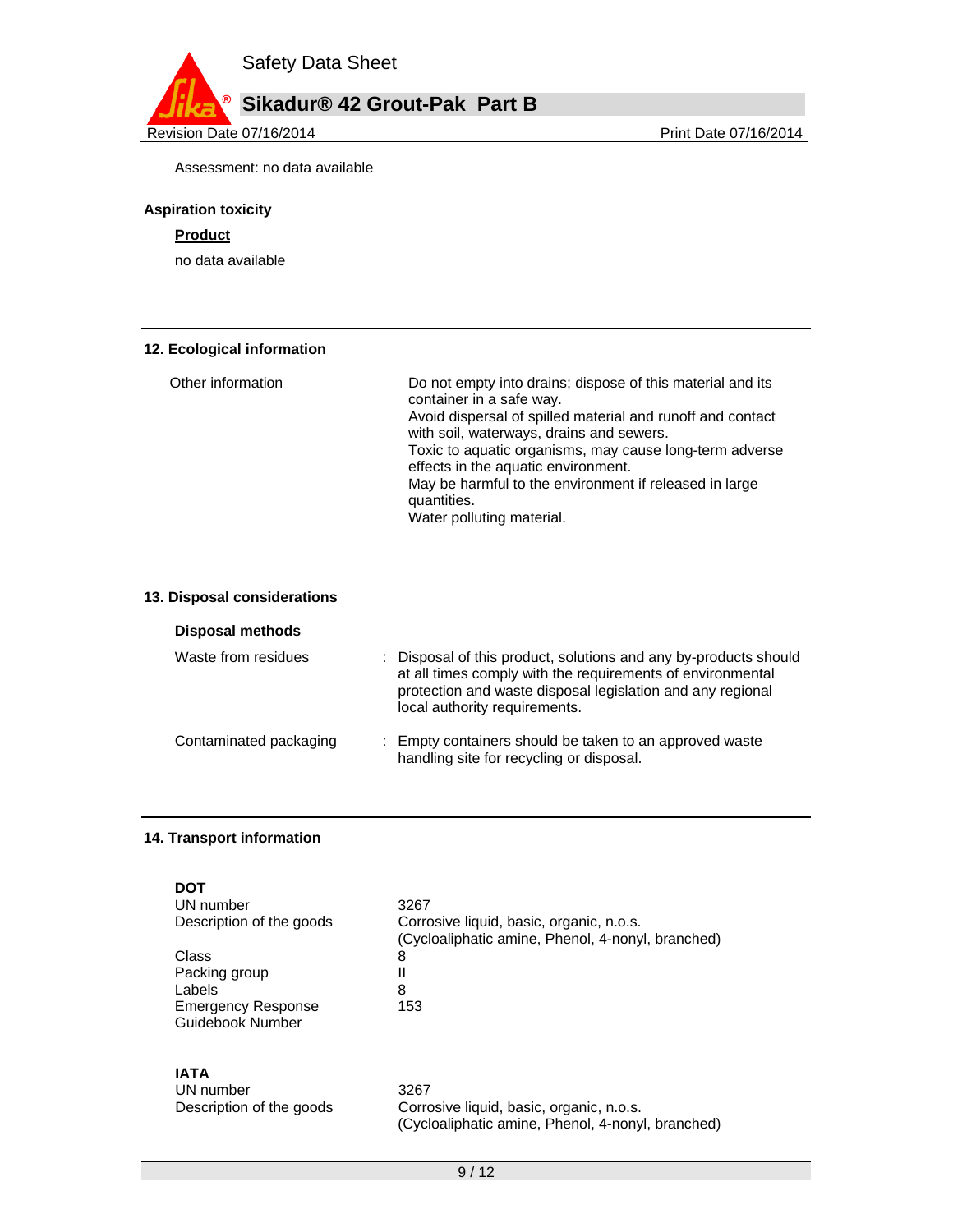

Class 8 Packing group **II** Labels 8 Packing instruction (cargo aircraft) 855 Packing instruction (passenger aircraft) 851 Packing instruction (passenger aircraft) Y840 **IMDG**  UN number 3267 Description of the goods CORROSIVE LIQUID, BASIC, ORGANIC, N.O.S. (Cycloaliphatic amine, Phenol, 4-nonyl, branched) Class 8<br>Packing group 11 11 Packing group Labels 8 EmS Number 1 EmS Number 2 S-B Marine pollutant ves

DOT: For Limited Quantity exceptions reference 49 CFR 173.154 (b) IMDG: For Limited Quantity special provisions reference IMDG Code Chapter 3.4

**Special precautions for user** no data available

**Transport in bulk according to Annex II of MARPOL 73/78 and the IBC Code**  not applicable

## **15. Regulatory information**

**TSCA list** : All chemical substances in this product are either listed on the TSCA Inventory or are in compliance with a TSCA Inventory exemption.

#### **EPCRA - Emergency Planning and Community Right-to-Know**

#### **CERCLA Reportable Quantity**

This material does not contain any components with a CERCLA RQ.

#### **SARA304 Reportable Quantity**

This material does not contain any components with a section 304 EHS RQ.

| SARA 311/312 Hazards | : Acute Health Hazard<br>Chronic Health Hazard                                                                         |
|----------------------|------------------------------------------------------------------------------------------------------------------------|
| <b>SARA 302</b>      | : SARA 302: No chemicals in this material are subject to the<br>reporting requirements of SARA Title III, Section 302. |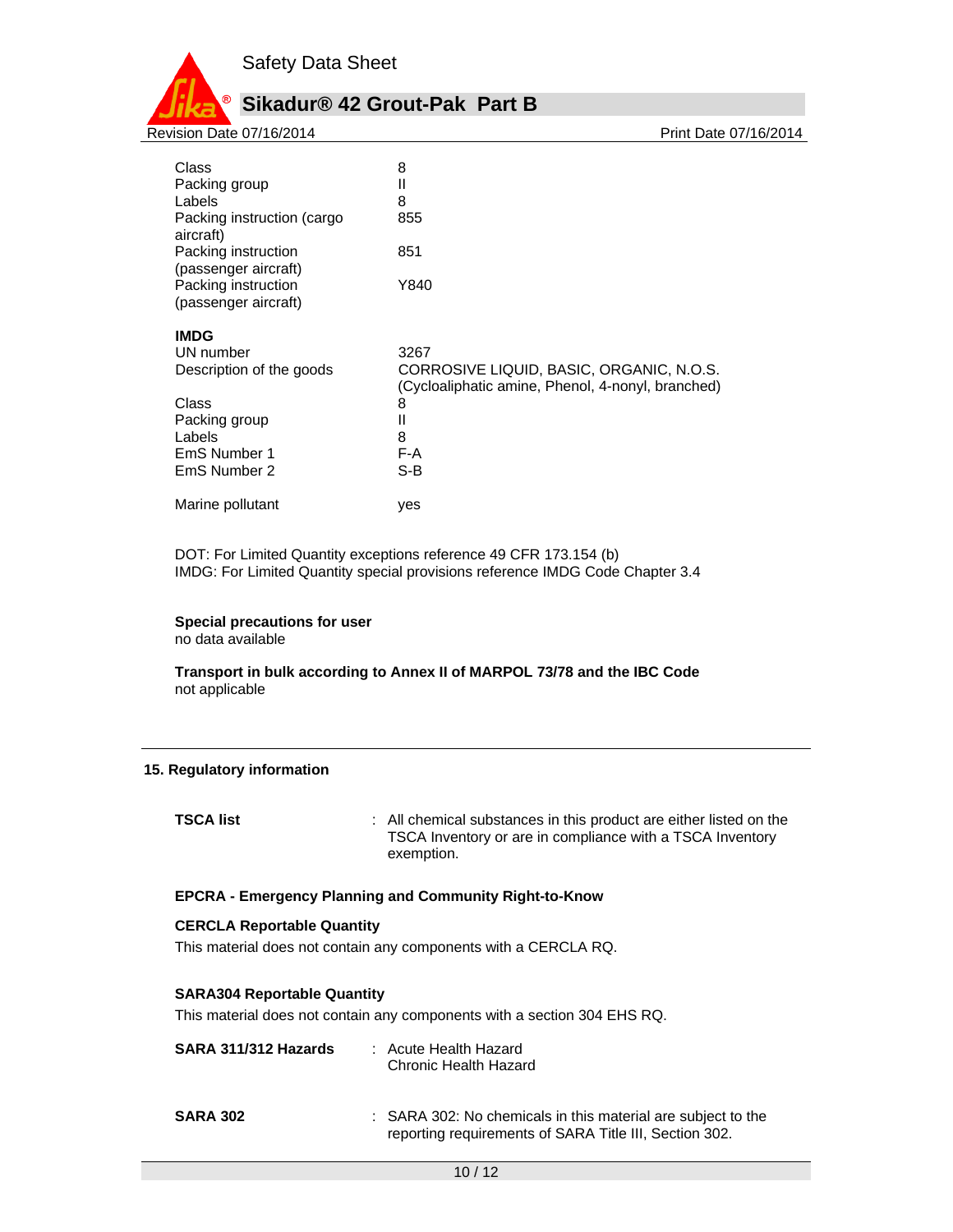|                          | <b>Safety Data Sheet</b> |                                                                                                                                |               |                       |  |
|--------------------------|--------------------------|--------------------------------------------------------------------------------------------------------------------------------|---------------|-----------------------|--|
| ®                        |                          | Sikadur® 42 Grout-Pak Part B                                                                                                   |               |                       |  |
| Revision Date 07/16/2014 |                          |                                                                                                                                |               | Print Date 07/16/2014 |  |
| <b>SARA 313</b>          |                          | : The following components are subject to reporting levels<br>established by SARA Title III, Section 313:<br>Naphthalene, pure | $91 - 20 - 3$ | 1.80%                 |  |
| <b>Clean Air Act</b>     |                          |                                                                                                                                |               |                       |  |

**Ozone-Depletion Potential**  This product neither contains, nor was manufactured with a Class I or Class II ODS as defined by the U.S. Clean Air Act Section 602 (40 CFR 82, Subpt. A, App.A + B).

The following chemical(s) are listed as HAP under the U.S. Clean Air Act, Section 12 (40 CFR 61):

Naphthalene, pure 91-20-3 1.80 % This product does not contain any chemicals listed under the U.S. Clean Air Act Section 112(r) for Accidental Release Prevention (40 CFR 68.130, Subpart F).

| <b>California Prop 65</b> | WARNING! This product contains a chemical known in the |
|---------------------------|--------------------------------------------------------|
|                           | State of California to cause cancer.                   |

#### **16. Other information**

**HMIS Classification** 

| <b>Health</b>              |  |
|----------------------------|--|
| <b>Flammability</b>        |  |
| <b>Physical Hazard</b>     |  |
| <b>Personal Protection</b> |  |

**Caution:** HMIS® rating is based on a 0-4 rating scale, with 0 representing minimal hazards or risks, and 4 representing significant hazards or risks. Although HMIS® rating is not required on SDSs under 29 CFR 1910.1200, the preparer may choose to provide them. HMIS® rating is to be used with a fully implemented HMIS® program. HMIS® is a registered mark of the National Paint & Coatings Association (NPCA). Please note HMIS® attempts to convey full health warning information to all employees.

## **Notes to Reader**

The information contained in this Safety Data Sheet applies only to the actual Sika Corporation ("Sika") product identified and described herein. This information is not intended to address, nor does it address the use or application of the identified Sika product in combination with any other material, product or process. All of the information set forth herein is based on technical data regarding the identified product that Sika believes to be reliable as of the date hereof. Prior to each use of any Sika product, the user must always read and follow the warnings and instructions on the product's current Product Data Sheet, product label and Safety Data Sheet for each Sika product, which are available at web site and/or telephone number listed in Section 1 of this SDS.

SIKA MAKES NO WARRANTIES EXPRESS OR IMPLIED AND ASSUMES NO LIABILITY ARISING FROM THIS INFORMATION OR ITS USE. SIKA SHALL NOT BE LIABLE UNDER ANY LEGAL THEORY FOR SPECIAL OR CONSEQUENTIAL DAMAGES AND SHALL NOT BE RESPONSIBLE FOR THE USE OF THIS PRODUCT IN A MANNER TO INFRINGE ON ANY PATENT OR ANY OTHER INTELLECTUAL PROPERTY RIGHTS HELD BY OTHERS.